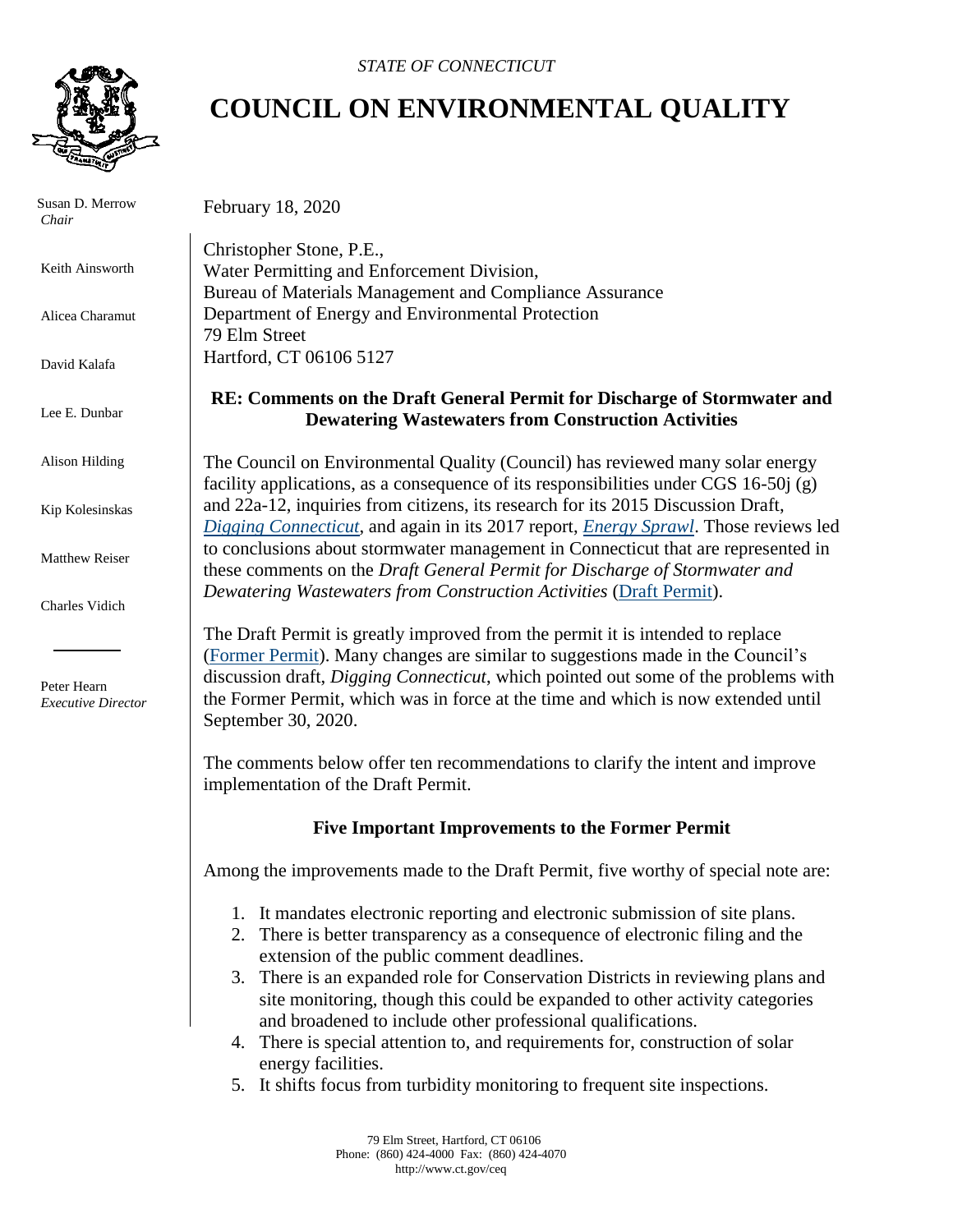**1.** Mandated use of electronic reporting and electronic submission of site plans.

In the Council's review of enforcement actions against three solar energy facilities, where failure to implement proper erosion controls resulted in major erosion problems, suggested an apparent lack of early awareness at DEEP that the sites had failed to implement required controls during construction. The Draft Permit addresses this with the requirement in Section (5) of Appendix I that copies of all inspection checklists and inspection reports be submitted electronically to DEEP.

**2.** Better transparency as a consequence of electronic filing and the extension of the public comment deadlines.

In Commissioner Katie Dykes' "20 BY 20" initiative, Goal 13 is to accelerate "egovernance" integration at the Department of Energy and Environmental Protection (DEEP). The incorporation of this goal into the Draft Permit by mandating digital submission of all registrations and reports is a welcome change that portends improved efficiency and transparency in the implementation of the Draft Permit.

The increase from 15 days to 30 days in the period for public review and comment after a registration is submitted is likely to increase stakeholder engagement, also a goal of 20 BY 20 (Goal #16). The requirement for posting site plans on the DEEP website is a welcome improvement in transparency.

Also related to improved transparency is the condition that a "qualified professional" must remain in good standing with the Department of Consumer Protection. This requirement breaks the "silo phenomenon" that government is often criticized for.

**3.** An expanded role for Conservation Districts in reviewing plans and site monitoring.

An important safeguard against disregard of, or inadequate implementation of, soil stabilization techniques is the utilization of the State's Conservation Districts as force multipliers. Given DEEP's skeletal staffing, the inclusion of review by Conservation Districts of both locally exempt and locally approvable projects is an improvement. The Draft Permit requires site monitoring three times within ninety days from the beginning of construction and prior to the commencement of each phase of construction. DEEP lacks sufficient staff to perform this task during construction at the frequency that experience has shown to be necessary to prevent poor implementation of erosion controls.

The role of Conservation Districts was expanded in the Draft Permit to include review of the Stormwater Pollution Control Plan (SWPCP) for "locally exempt" projects and to monitor its implementation. This is an appropriate application of the 20 BY 20 Goal 18, "Seek Opportunities for Innovative Partnerships to Enhance Services". Conservation Districts have the expertise needed to review plans and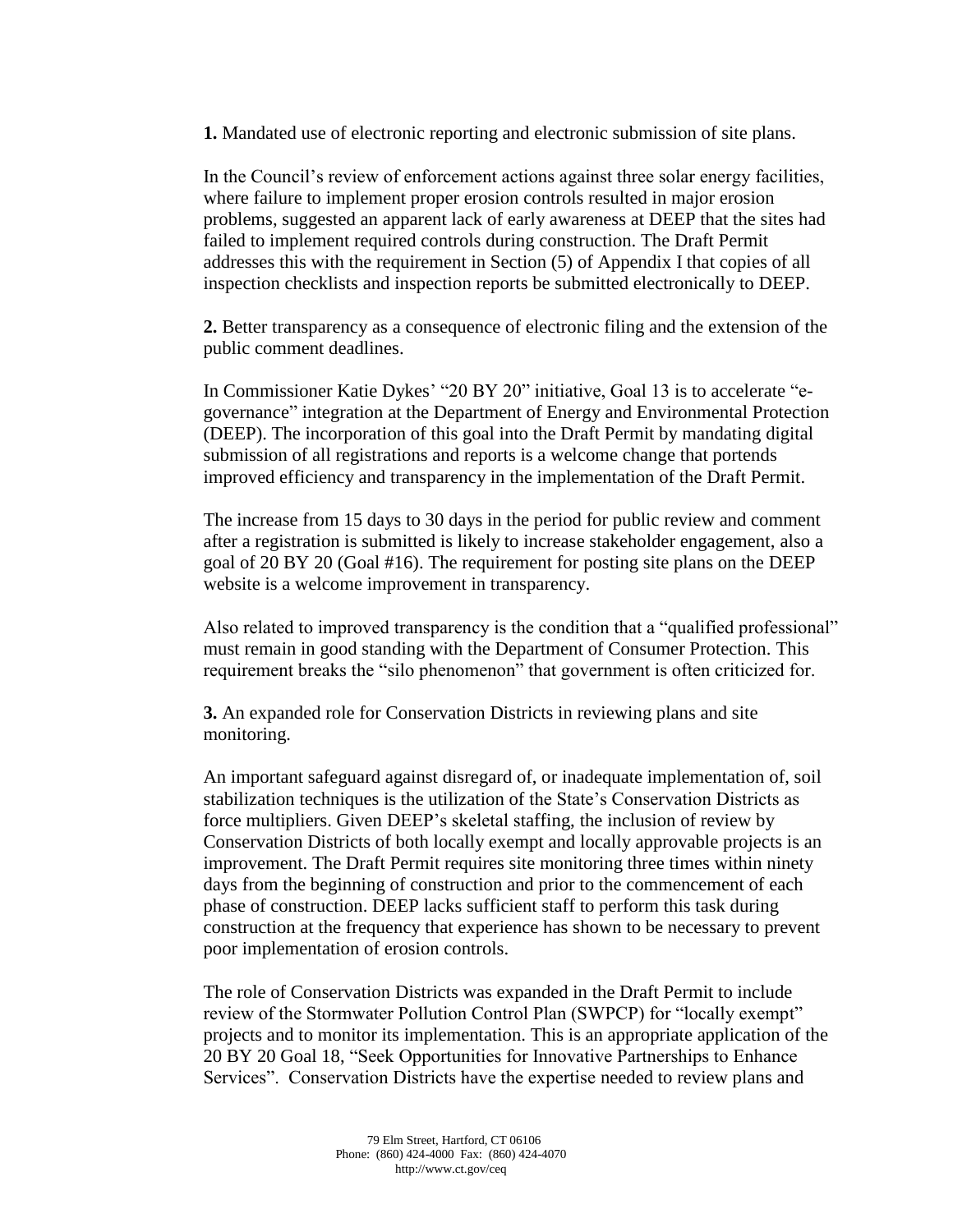perform site inspections that can prevent problems before they occur.

RECOMMENDATION: Consideration of expanded use of Conservation Districts' experts for other DEEP programs would be a fruitful application of 20 BY 20 Goal 18. Also, the definition of who qualifies as a "qualified soil erosion and sediment control professional" should be reconsidered since many who have expertise in soils and erosion control appear to be excluded.

**4.** There is special attention to, and requirements for, construction of solar energy facilities.

In the Draft Permit, construction of solar arrays is singled out as a special category that has conditions which are not required at all construction sites. The history of excessive erosion at some solar sites warrants such special consideration. Section  $5(b)(4)$  and  $5(b)(5)$  lays out a rigorous protocol for inspections before and during construction by the PE designated by the developer as well as by the Conservation District.

**5.** The changes in site monitoring in Appendix I are appropriate.

The requirement of turbidity monitoring has been deleted. This was a requirement without a standard for assessing what was too much. It was intended to indicate a potential problem with the erosion controls on the site. A high level of turbidity would necessitate an inspection of the controls for adequacy. The Draft Permit puts the focus on those controls from the start with review of the SWPCP, inspection of proper erosion controls at the start of construction and mandated inspections during and after construction.

## **Sections of the Draft Permit That Need Clarification or Modification to Enhance Implementation**

There are some improvements that would enhance implementation of the Draft Permit:

- 1. There appears to be an internal contradiction regarding what is the appropriate guidance for calculating precipitation frequency and volume.
- 2. Some adjustments and clarifications are needed regarding methods to control runoff.
- 3. Tailor the amount required in the letter of credit to the conditions at the site.
- 4. Expand some of the requirements for solar arrays to other types of construction.
- 5. Provide guidance for solar arrays that have special features.
- 6. Implement continual monitoring and allow for changes by the Commissioner if design assumptions prove erroneous.

**1.** There appears to be an internal contradiction regarding what is the appropriate guidance for calculating precipitation frequency and volume.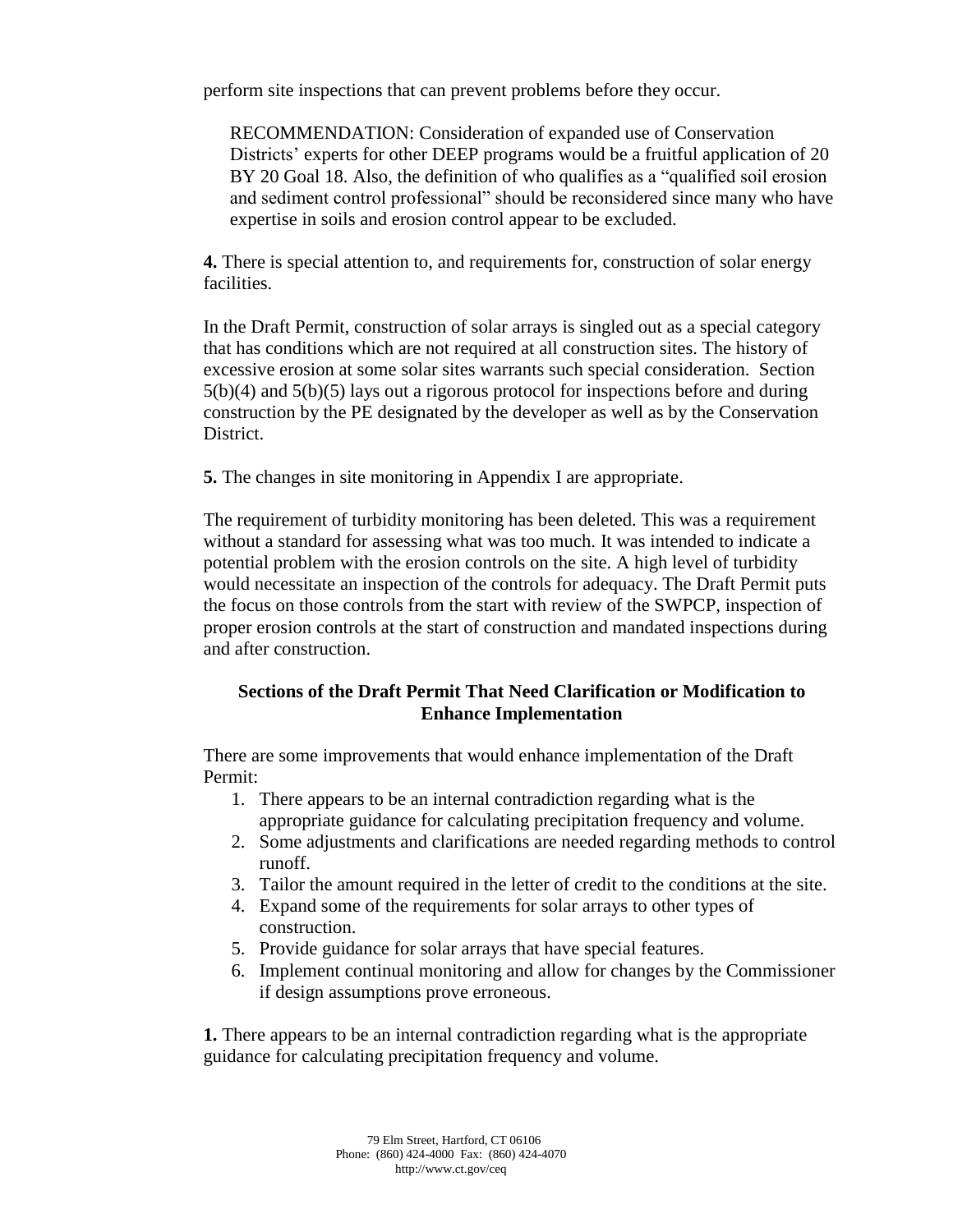The 2014 National Climate [Assessment](https://nca2014.globalchange.gov/report) reported that the Northeast has experienced a greater recent increase in extreme precipitation than any other region in the U.S. Between 1958 and 2010, the Northeast saw more than a 70% increase in the amount of precipitation falling in very heavy events. Clarity with regard to which measures are best to anticipate the intensity and frequency of storm events is important.

In that regard, Section 3(d) of Appendix I references the material on page 23 of the *[Instructions for Completing a Permit Application for Programs Administered by the](http://www.ct.gov/deep/lib/deep/Permits_and_Licenses/Land_Use_Permits/Inland_Water_Permits/IWRD_inst.pdf)  [Inland Water Resources Division](http://www.ct.gov/deep/lib/deep/Permits_and_Licenses/Land_Use_Permits/Inland_Water_Permits/IWRD_inst.pdf)*. On page 23 of those instructions it indicates that the permittee must describe the design storm frequency, intensity, volume and duration using data obtained from the *CT Department of Transportation Drainage [Manual](https://portal.ct.gov/DOT/Hydraulics-and-Drainage/Drainage-Manual)* as revised. A conflicting directive appears in the definitions section of the Draft Permit (see page 4) where it indicates: "x-year, 24-hour rainfall event" means the maximum 24-hour precipitation event with a probable recurrence interval of once in the given number of years (i.e. x=2, 25 or 100), as defined by the *National Oceanic and Atmospheric Administration (NOAA) Atlas 14, Volume 10, Version 2, Point Precipitation Frequency [Estimates](https://hdsc.nws.noaa.gov/hdsc/pfds/pfds_map_cont.html?bkmrk=ct)*, or equivalent regional or state rainfall probability information developed therefrom."

RECOMMENDATION: The Draft Permit needs to clarify whether the Connecticut Department of Transportation Drainage Manual storm frequency data supersedes the NOAA data as shown in the General Permit definition section.

RECOMMENDATION: Whichever measure is chosen, to provide the maximum flexibility for the future, the Draft Permit should add a provision that the Commissioner may substitute another source should a better model become available. This would allow for the possibility that the current precipitation patterns of increasing volume per storm event necessitates a revised, more accurate, predictor in the future. An example of a different calculator is *EPA's National Stormwater [Calculator](https://www.epa.gov/water-research/national-stormwater-calculator)*.

Regulation by reference runs the risk of problems due to faulty URL links. This is especially true now that DEEP is in the process of migrating to a new website, during which there is a real possibility that some links will be broken in the process.

RECOMMENDATION: The URL reference in section 3(d) of Appendix I to the material on page 23 of the *[Instructions for Completing a Permit Application for](http://www.ct.gov/deep/lib/deep/Permits_and_Licenses/Land_Use_Permits/Inland_Water_Permits/IWRD_inst.pdf)  [Programs Administered by the Inland Water Resources Division](http://www.ct.gov/deep/lib/deep/Permits_and_Licenses/Land_Use_Permits/Inland_Water_Permits/IWRD_inst.pdf)* should be replaced with the insertion of that textual material into Appendix I.

**2.** Technical adjustments and clarifications are needed regarding methods to control runoff.

Non-erosive conveyance of runoff only to the property line or downgradient from the site does not necessarily lower non-point pollution or off-site erosion. Appendix I must be clear that there should not be an increase in the stormwater discharge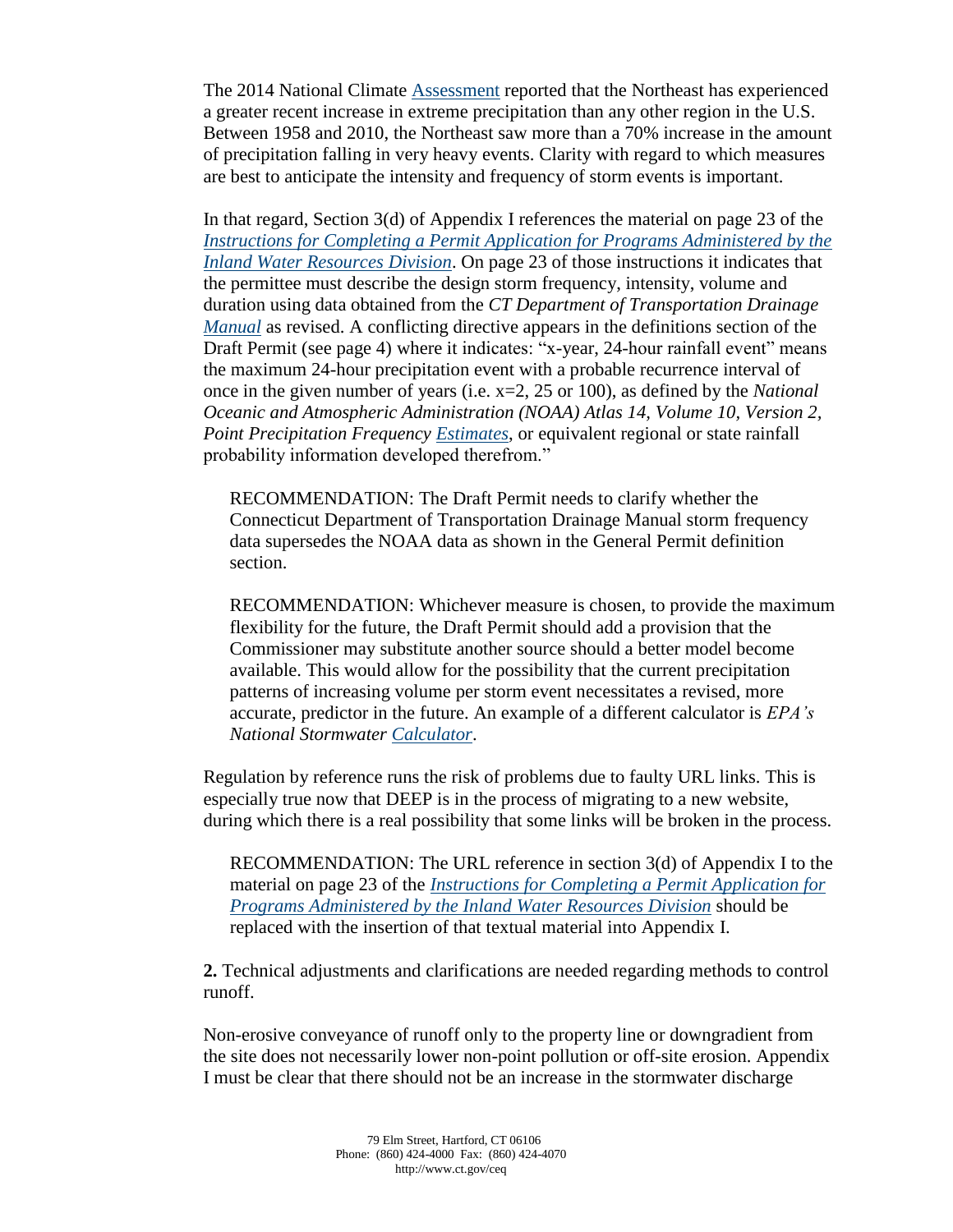volumes compared to the pre-existing conditions prior to the installation of the solar arrays. In some cases the methods described, such as the differing requirements for erosion control techniques on slopes of 5% and 10%, though necessary, might not be sufficient to meet that goal.

Similarly, differentiating the rainfall impacts of solar panels that are greater than 10 feet above ground at their lowest clearance compared to those that are less than 10 feet above ground at their lowest clearance will not guarantee achievement of stormwater management objectives.

RECOMMENDATION: Regardless of the height of the lowest elevation of the solar panels, it must be clear that both vegetative and non-vegetative control measures are required to guarantee no net increase of flow from the site.

Though the Draft Permit treats gravel surfaces as impervious, it allows for the impervious solar panel surfaces to be treated as though they are pervious if their installation meets the conditions listed in Sections (a) through (e) of Section 1 in Appendix I. Some aspects of provisions (a) through (e) could prove to be inadequate to control erosion, as discussed below.

In the second bullet point of Section  $(1)(c)$  there is a requirement that erosion control material be applied on slopes greater than 8% when a rainfall greater than 0.5 inches is predicted within 24 hours. This requires a level of expertise on the part of the weather prognosticators and a responsiveness on the part of developers that might be unrealistic.

Bullet point four of Section (1)(c) requires that for slopes between 10% and 15% stormwater control measures are designed to provide non-erosive conveyance of runoff to the property line of the site or downgradient from the site. Non-erosive conveyance of runoff to the property line or downgradient from the site does not necessarily lower non-point pollution or off-site erosion. Appendix I must be clear that there should not be an increase in the stormwater discharge volumes compared to the pre-existing conditions prior to the installation of the solar arrays.

RECOMMENDATION: The standard used in Section (1)(c), bullet point four should be the same as is used in Section  $(1)(e)$ , "no net increase in peak flows, erosive velocities or volumes".

**3.** Reconsideration of the minimum amount required in the letter of credit is suggested to better tailor the financial guarantee to the conditions at the site.

The demand of financial security to guarantee adequate implementation of the provisions of the Draft Permit is a prudent requirement that will most probably benefit, both business and the environment. The Council reviewed the cases of three solar installations that collectively were assessed a total of approximately 1.5 million dollars for failing to adhere to the erosion controls of their permits. No doubt, a developer who knew such fines for misfeasance were a possibility would pay close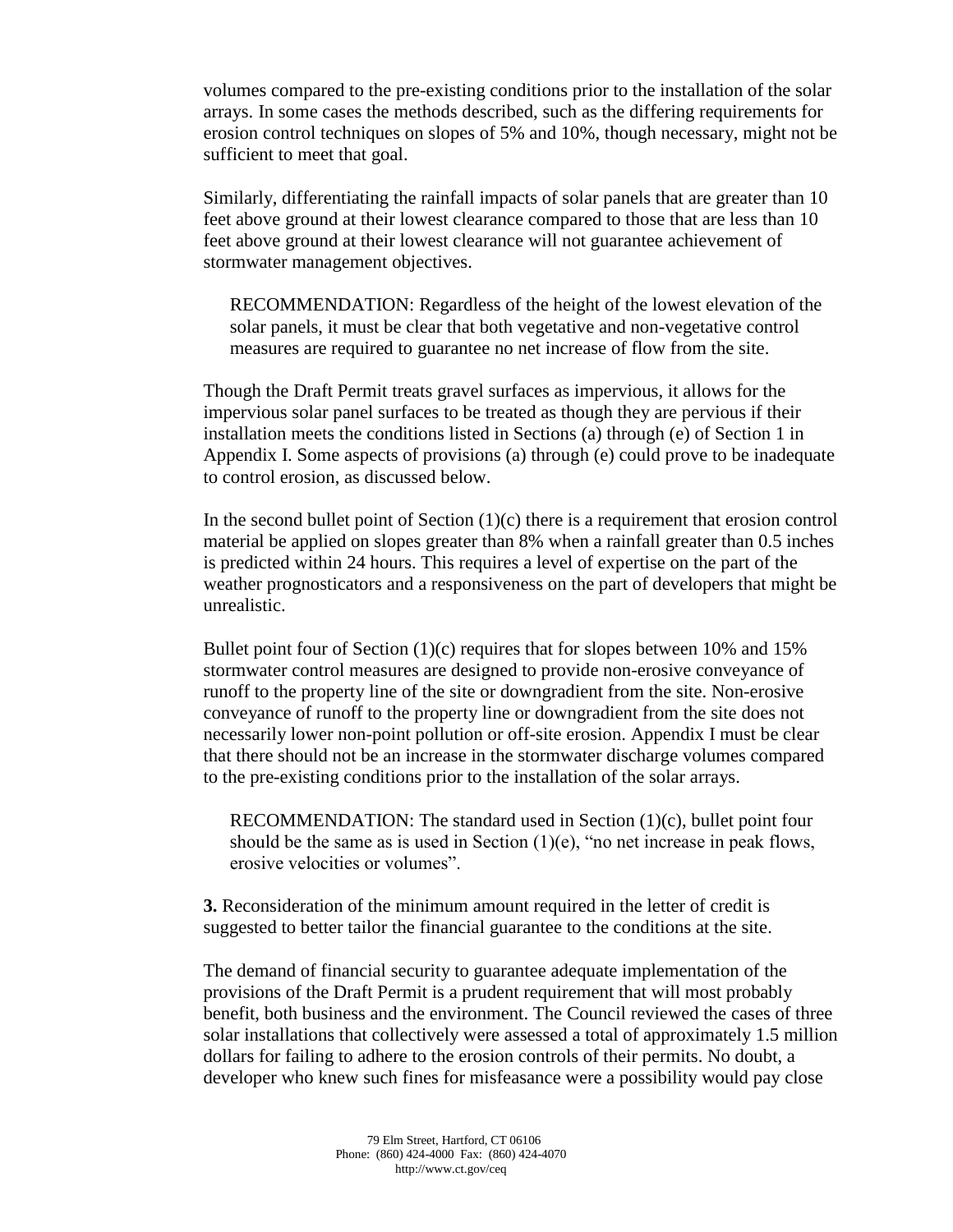attention to construction practices at the site. Similarly, a developer who has a significant financial guarantee at stake will also.

The letter of credit amount (\$15,000 per acre) should be adjustable and appropriate for the location. Not all construction will be on flat land. The amount should vary as slopes increase beyond 5%. There is no reason a developer should guarantee more, or less, than those anticipated costs.

RECOMMENDATION: The financial guarantee should cover the costs of regrading, re-seeding, repairs to erosion controls and remediating off-site damage. The amount should reflect the actual costs to be anticipated if a developer fails to complete his/her responsibilities for stormwater management.

**4.** Expansion of the requirements for solar arrays to other types of construction is recommended.

While the siting of solar arrays has often proved problematic with regard to erosion, there are other construction sites that have been problematic as well. Non-solar sites that, from the onset, appear to risk excessive erosion, due to steepness or soil conditions should be subject to restrictions like those in Appendix I, including the 100' buffer between the site and wetlands.

RECOMMENDATION: Mandate some of the special requirements for Construction of Solar Arrays for other construction types. These include:

- Apply erosion controls from Appendix I at all slopes greater than 15%;
- Maintain a 100' buffer at wetlands;
- Use Conservation Districts to review plans and conduct inspections.

**5.** There is a need for guidance for solar arrays that have special features.

A section of Appendix I addresses design requirements for post-construction stormwater management (pgs.  $3 - 4$ ). It states "(2) Orientation of panels shall be considered with respect to drainage pattern, flow concentration, drainage area and velocity (i.e. rows perpendicular to the contours may result in higher runoff)." This section would be improved if it were more inclusive of various solar technologies and engineering requirements. It should also provide guidance for unique solar arrays that are co-located with farming or other businesses, or that function as carport covers, or depend on a southerly solar panel orientation that is not perpendicular to the natural flow of stormwater, or utilize a solar tracking system, or have unique tilts or panel sizes.

RECOMMENDATION: For some solar arrays an engineered stormwater management system that is more sophisticated than is represented in Figures 1 and 2, should be required.

**6.** Implement continual monitoring of the results from the Draft Permit's requirements and allow for changes by the Commissioner if design assumptions